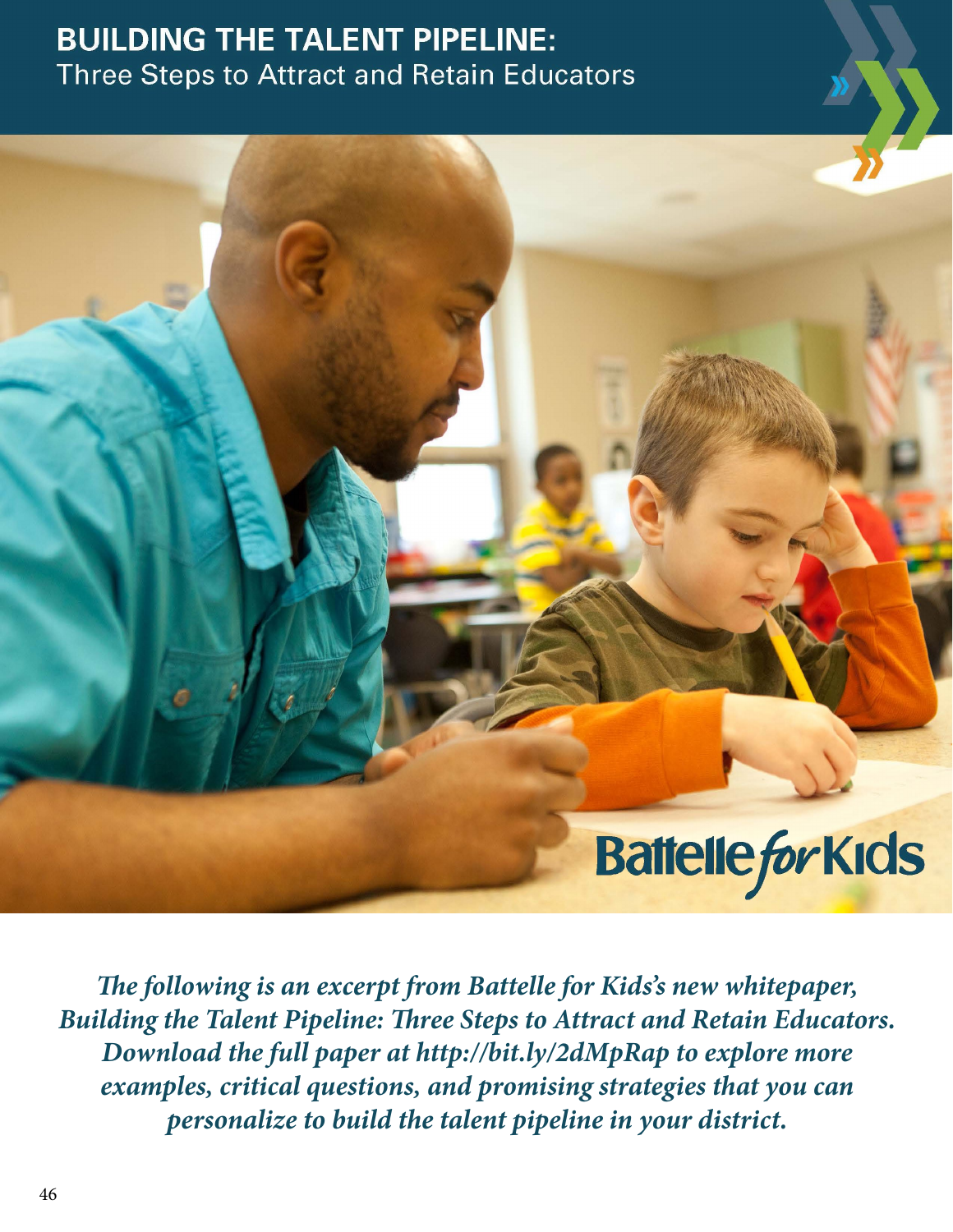There is no profession more important to the success of our country than teaching. Behind every great entrepreneur, scientist, or civic leader is a teacher who engages, motivates, and instills a belief in students that they can reach their goals. However, at a time when talented educators are needed more than ever, fewer young people are pursuing a career in education, and many school districts are struggling to attract and retain teachers.

How can districts address educator shortages?

To ensure a high-quality teacher in every classroom, the time is ripe for more districts to develop human capital management systems (HCMS) that are equipped not only to navigate current staffing challenges—including providing equitable access to excellent educators for all students—but also to ensure workforce stability well into the future. While human resources (HR) has traditionally been viewed in many fields as a transactional body responsible for recordkeeping, compliance, and payroll, a number of innovative districts are establishing a HCMS in which school and district leaders employ strategic HR practices proven to help build strong talent pipelines in the education sector and beyond.

Based on research and lessons learned through Battelle for Kids's partnerships with districts over the past 15 years, we outline three essential steps for building the educator talent pipeline.

#### **Step 1: Use data to assess strengths, needs, and challenges.**

Districts must have systems in place to identify shortage areas, uncover potential causes of these shortages, and determine how to leverage organizational strengths and navigate identified challenges to strengthen its talent pipeline. Essential to the effectiveness of these systems is access to timely and high-quality HR data.

Faced with challenges of a growing student population, a shortage of teachers across Oklahoma, and a limited budget and resources, Tulsa Public Schools (TPS) uses data to uncover staffing needs, the sources of the district's highest-performing teachers, and the effectiveness of various recruitment efforts. In particular, data revealed that social media was one of the district's most effective recruitment channels, so it now prioritizes online recruiting. These efforts helped TPS hire nearly 500 individuals in certified teaching positions and fill every teacher vacancy in preparation for the 2015-2016 school year—despite a statewide teacher shortage—ensuring that every classroom is led by a certified teacher.

#### **Step 2: Develop a plan to attract and retain educators.**

Data serve as the common thread between well-structured human capital management systems, but the strategies districts employ based on their data vary greatly. This diversity is reflected in the following locally developed practices districts across the country are using to attract and retain teachers.

#### **Attract**

Given districts' limited budgets, it is essential that recruitment practices are grounded in a clear understanding of local shortage areas to ensure resources are allocated strategically.

South Central Local Schools in northeast Ohio partnered with Battelle for Kids to redesign its organizational brand and help increase the size of its applicant pool, particularly for positions facing shortages, such as speech and language pathology. A major priority for the rebranding campaign was to tell the district's story from the perspective of its stu-

dents and staff. Through focus groups and interviews, SCLS collected testimonials from individuals at each school, and then used them to create posters and other recruitment materials featuring local students and staff. Following the launch of its new branding and recruitment effort, SCLS received numerous applications that met preferred qualifications for speech and language pathologist positions. Additionally, SCLS began to receive applications from individuals living in towns from which the district had never before received interest.

#### **Select**

Based on studies showing links between employee-organization fit and retention (Baharom, Memon, and Salleh, 2014), hiring can be viewed as an opportunity to reduce turnover by ensuring the right people are selected to fill vacant positions. At the same time, hiring processes that take too long to identify the best candidates can put districts at risk for missing out on many highly qualified teachers (Levin and Quinn, 2003).

Des Moines Public Schools (DMPS), with support from Battelle for Kids, has developed a multiple-data-point approach to identify candidates who have the highest potential for success within the district. "We have changed the way we recruit, interview, and hire teachers. We are far more focused on the skills, abilities, and knowledge potential teachers possess that align with what our data and demographics are telling us we need to serve our students," explained Dr. Anne Sullivan, Chief Human Resources Officer at DMPS.

#### **Engage**

One of the most promising opportunities for attracting, motivating, and retaining educators is centered on the principles of positive psychology. These include helping employees do what they do best through understanding and utilizing their strengths (Rath, 2007), improving employee engagement (Gallup, 2013), fostering passion and perseverance, or "grit" (Duckworth, 2016), and creating a happier and more positive mind-set (Achor, 2010). Organizations with strong cultures spark more creativity, productivity, better work-life balance, and higher employee satisfaction. School leaders who promote a positive culture are likely to have an edge in addressing issues related to teacher shortages.

California's Long Beach Unified School District (LBUSD) uses professional development, support, and leadership opportunities to engage teachers at each stage of their career. The district works closely with nearby institutions of higher education to build a locally based pipeline of teachers who have had extensive exposure to Long Beach schools before becoming new employees (Battelle for Kids, 2012). New LBUSD teachers also complete a two-year induction program, in which they develop individualized growth plans, receive formative evaluations and guidance from experienced support providers, engage in ongoing dialogue with other teachers in their cohort, and participate in a variety of professional development opportunities. LBUSD's annual attrition rate of seven percent is nearly two-thirds lower than the national average for urban districts (Aldeman, Chuong, Mead, and Obbard, 2015), an accomplishment that has been attributed in large part to its strong teacher pipeline and professional development system.

#### **Recognize**

A number of school districts across the country are looking at ways to recognize teachers. Pittsburgh Public Schools (PPS) prioritizes teacher recognition by regularly involving teachers in the development of programs and policies. For instance, the district—in collaboration with the